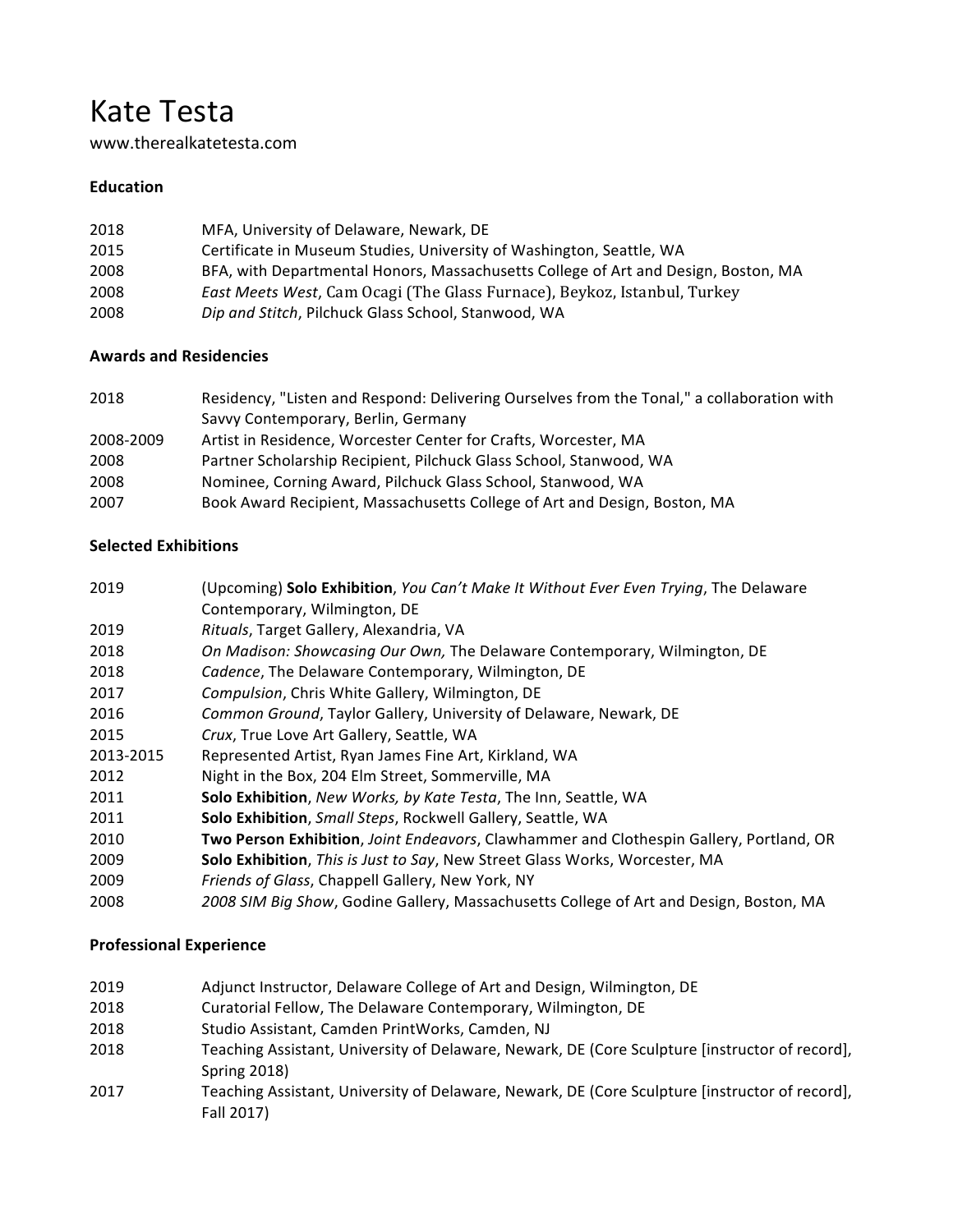| 2017      | Teaching Assistant, University of Delaware, Newark, DE (Design for Non-Majors [instructor of<br>record], Spring 2017)    |
|-----------|--------------------------------------------------------------------------------------------------------------------------|
| 2017      | Intern, Hagley Museum, Wilmington, DE (collections management intern)                                                    |
| 2017-2018 | Collections Volunteer, Historical Clothing and Textiles Collection, University od Delaware,<br>Newark, DE                |
| 2011-2016 | Studio Assistant, Glass Gardens NW, Mukilteo, WA (glassblowing studio assistant)                                         |
| 2011-2016 | Studio Assistant, Kate Grenier Designs, Seattle, WA (production manager and studio assistant)                            |
| 2015      | Intern, Fife History Museum, Fire, WA (collections management intern)                                                    |
| 2014-2015 | Museum Education Volunteer, Bellevue Art Museum                                                                          |
| 2009      | Teaching Assistant, Massachusetts College of Art and Design, Boston, MA (Glasstravaganza<br>Travel Program, Spring 2009) |
| 2007      | Pre-session Volunteer, Haystack Mountain School of Craft, Deer Isle, ME                                                  |
| 2005-2009 | Studio Assistant, Eye Think Inc., Waltham, MA (glass shop manager and studio assistant)                                  |

#### **Publications and Reviews**

- 2018 *Cadence Exhibition Catalog*, Author Emily Newman
- 2018 Mind games at University of Delaware MFA Thesis, Author Naveena Vijayan, TheArtBlog.org